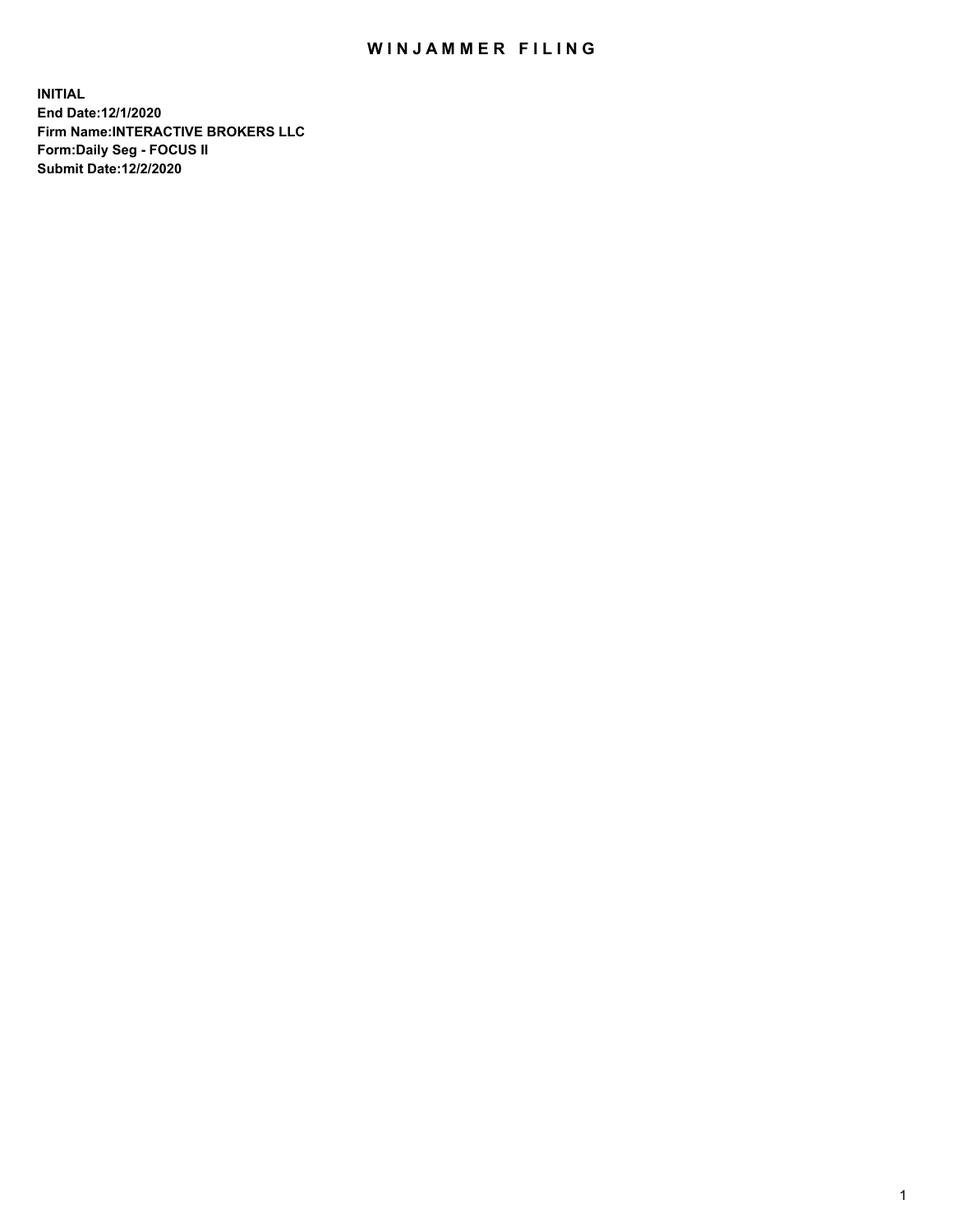**INITIAL End Date:12/1/2020 Firm Name:INTERACTIVE BROKERS LLC Form:Daily Seg - FOCUS II Submit Date:12/2/2020 Daily Segregation - Cover Page**

| Name of Company                                                                                                                                                                                                                                                                                                                | <b>INTERACTIVE BROKERS LLC</b>                                                                  |  |
|--------------------------------------------------------------------------------------------------------------------------------------------------------------------------------------------------------------------------------------------------------------------------------------------------------------------------------|-------------------------------------------------------------------------------------------------|--|
| <b>Contact Name</b>                                                                                                                                                                                                                                                                                                            | <b>James Menicucci</b>                                                                          |  |
| <b>Contact Phone Number</b>                                                                                                                                                                                                                                                                                                    | 203-618-8085                                                                                    |  |
| <b>Contact Email Address</b>                                                                                                                                                                                                                                                                                                   | jmenicucci@interactivebrokers.c<br><u>om</u>                                                    |  |
| FCM's Customer Segregated Funds Residual Interest Target (choose one):<br>a. Minimum dollar amount: ; or<br>b. Minimum percentage of customer segregated funds required:%; or<br>c. Dollar amount range between: and; or<br>d. Percentage range of customer segregated funds required between:% and%.                          | $\overline{\mathbf{0}}$<br>$\overline{\mathbf{0}}$<br>155,000,000 245,000,000<br>0 <sub>0</sub> |  |
| FCM's Customer Secured Amount Funds Residual Interest Target (choose one):<br>a. Minimum dollar amount: ; or<br>b. Minimum percentage of customer secured funds required:%; or<br>c. Dollar amount range between: and; or<br>d. Percentage range of customer secured funds required between:% and%.                            | $\overline{\mathbf{0}}$<br>$\overline{\mathbf{0}}$<br>80,000,000 120,000,000<br>0 <sub>0</sub>  |  |
| FCM's Cleared Swaps Customer Collateral Residual Interest Target (choose one):<br>a. Minimum dollar amount: ; or<br>b. Minimum percentage of cleared swaps customer collateral required:% ; or<br>c. Dollar amount range between: and; or<br>d. Percentage range of cleared swaps customer collateral required between:% and%. | $\overline{\mathbf{0}}$<br>$\underline{\mathbf{0}}$<br>$\underline{0}$ $\underline{0}$<br>00    |  |

Attach supporting documents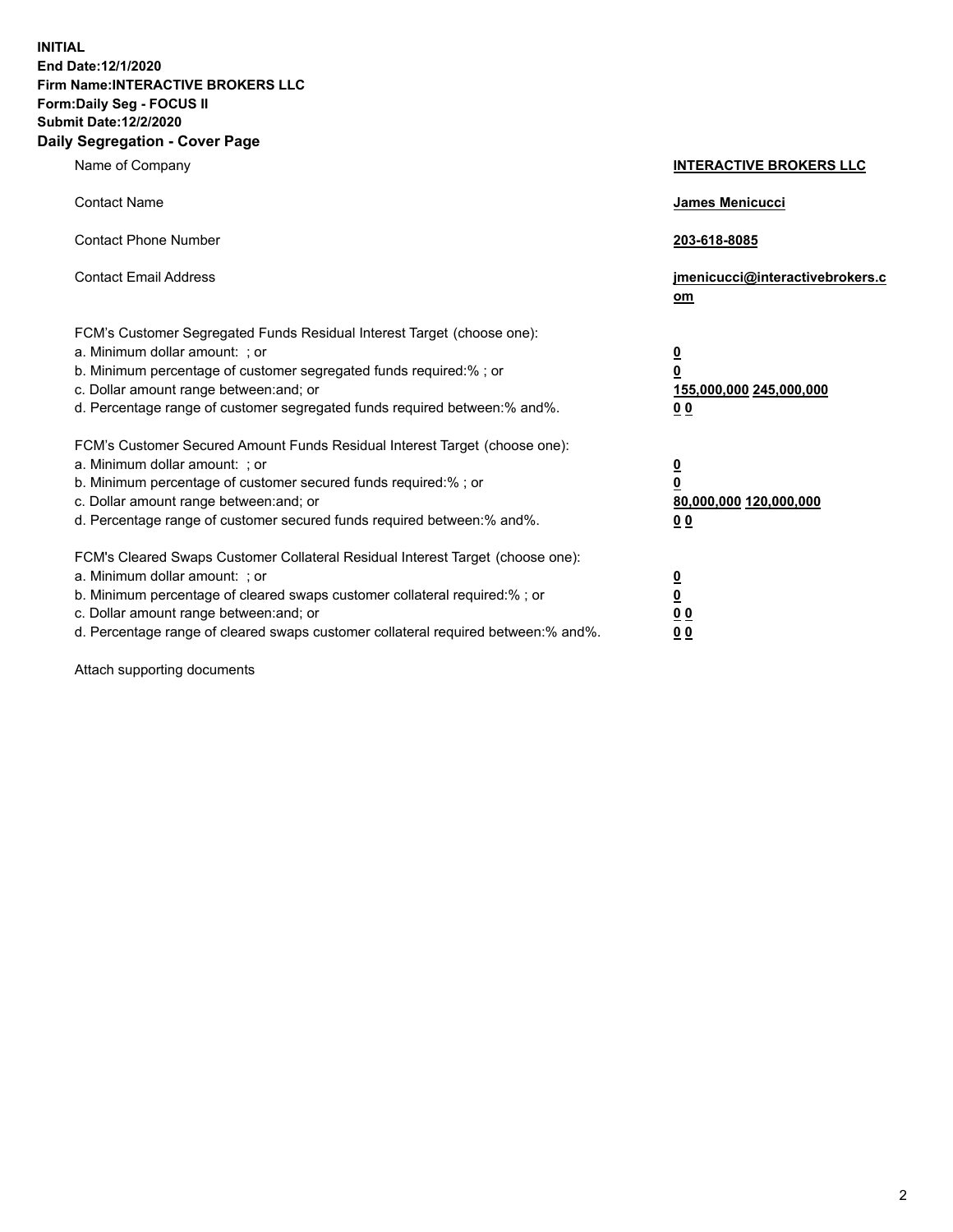**INITIAL End Date:12/1/2020 Firm Name:INTERACTIVE BROKERS LLC Form:Daily Seg - FOCUS II Submit Date:12/2/2020 Daily Segregation - Secured Amounts**

## Foreign Futures and Foreign Options Secured Amounts Amount required to be set aside pursuant to law, rule or regulation of a foreign government or a rule of a self-regulatory organization authorized thereunder **0** [7305] 1. Net ledger balance - Foreign Futures and Foreign Option Trading - All Customers A. Cash **544,872,641** [7315] B. Securities (at market) **0** [7317] 2. Net unrealized profit (loss) in open futures contracts traded on a foreign board of trade **16,747,588** [7325] 3. Exchange traded options a. Market value of open option contracts purchased on a foreign board of trade **93,921** [7335] b. Market value of open contracts granted (sold) on a foreign board of trade **-96,096** [7337] 4. Net equity (deficit) (add lines 1. 2. and 3.) **561,618,054** [7345] 5. Account liquidating to a deficit and account with a debit balances - gross amount **15,996** [7351] Less: amount offset by customer owned securities **0** [7352] **15,996** [7354] 6. Amount required to be set aside as the secured amount - Net Liquidating Equity Method (add lines 4 and 5) **561,634,050** [7355] 7. Greater of amount required to be set aside pursuant to foreign jurisdiction (above) or line 6. **561,634,050** [7360] FUNDS DEPOSITED IN SEPARATE REGULATION 30.7 ACCOUNTS 1. Cash in banks A. Banks located in the United States **28,853,251** [7500] B. Other banks qualified under Regulation 30.7 **0** [7520] **28,853,251** [7530] 2. Securities A. In safekeeping with banks located in the United States **499,933,000** [7540] B. In safekeeping with other banks qualified under Regulation 30.7 **0** [7560] **499,933,000** [7570] 3. Equities with registered futures commission merchants A. Cash **0** [7580] B. Securities **0** [7590] C. Unrealized gain (loss) on open futures contracts **0** [7600] D. Value of long option contracts **0** [7610] E. Value of short option contracts **0** [7615] **0** [7620] 4. Amounts held by clearing organizations of foreign boards of trade A. Cash **0** [7640] B. Securities **0** [7650] C. Amount due to (from) clearing organization - daily variation **0** [7660] D. Value of long option contracts **0** [7670] E. Value of short option contracts **0** [7675] **0** [7680] 5. Amounts held by members of foreign boards of trade A. Cash **154,964,756** [7700] B. Securities **0** [7710] C. Unrealized gain (loss) on open futures contracts **5,459,494** [7720] D. Value of long option contracts **93,921** [7730] E. Value of short option contracts **-96,096** [7735] **160,422,075** [7740] 6. Amounts with other depositories designated by a foreign board of trade **0** [7760] 7. Segregated funds on hand **0** [7765] 8. Total funds in separate section 30.7 accounts **689,208,326** [7770] 9. Excess (deficiency) Set Aside for Secured Amount (subtract line 7 Secured Statement Page 1 from Line 8) **127,574,276** [7380] 10. Management Target Amount for Excess funds in separate section 30.7 accounts **80,000,000** [7780] 11. Excess (deficiency) funds in separate 30.7 accounts over (under) Management Target **47,574,276** [7785]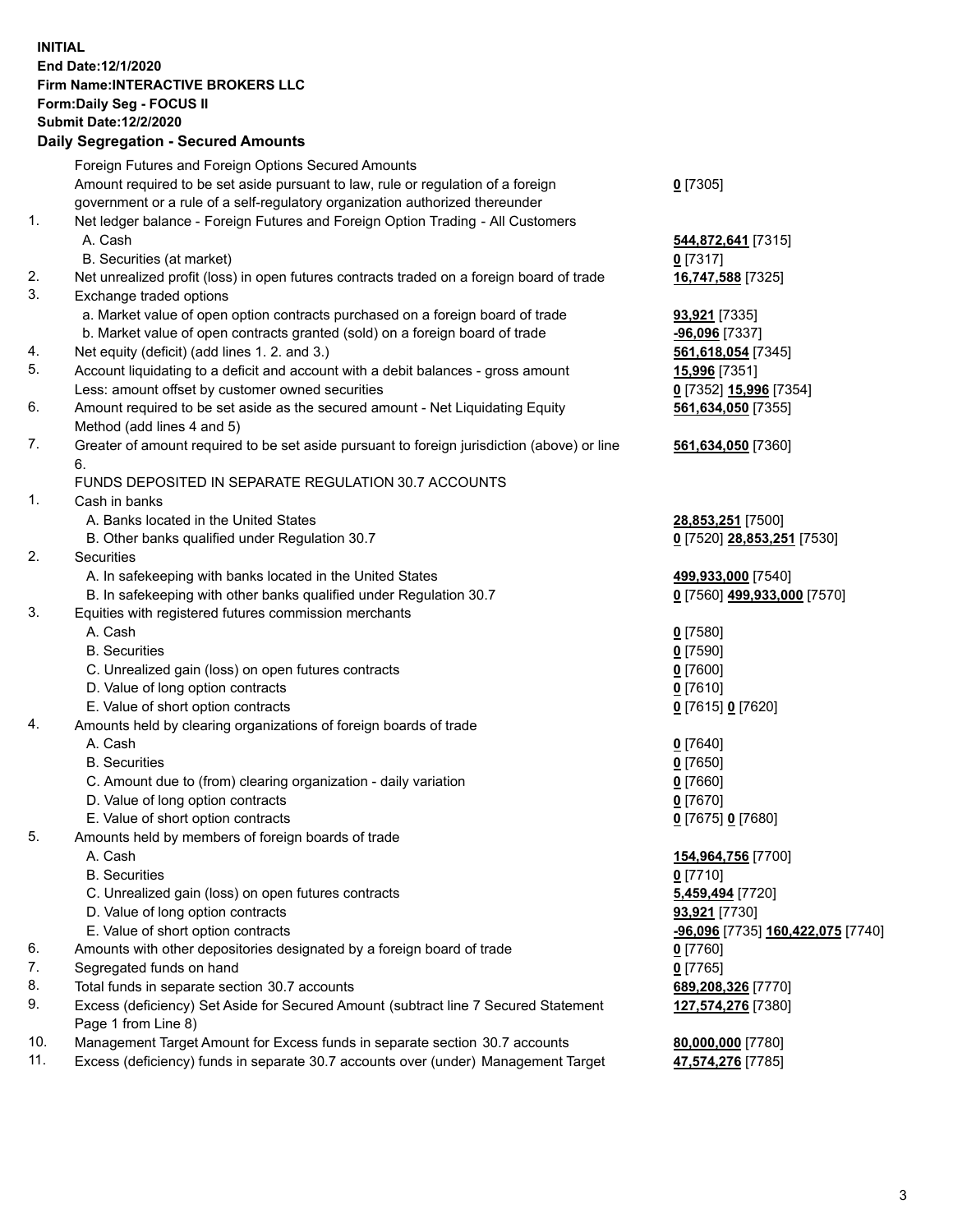**INITIAL End Date:12/1/2020 Firm Name:INTERACTIVE BROKERS LLC Form:Daily Seg - FOCUS II Submit Date:12/2/2020 Daily Segregation - Segregation Statement** SEGREGATION REQUIREMENTS(Section 4d(2) of the CEAct) 1. Net ledger balance A. Cash **5,435,036,381** [7010] B. Securities (at market) **0** [7020] 2. Net unrealized profit (loss) in open futures contracts traded on a contract market **74,113,651** [7030] 3. Exchange traded options A. Add market value of open option contracts purchased on a contract market **291,087,458** [7032] B. Deduct market value of open option contracts granted (sold) on a contract market **-258,478,360** [7033] 4. Net equity (deficit) (add lines 1, 2 and 3) **5,541,759,130** [7040] 5. Accounts liquidating to a deficit and accounts with debit balances - gross amount **6,051,208** [7045] Less: amount offset by customer securities **0** [7047] **6,051,208** [7050] 6. Amount required to be segregated (add lines 4 and 5) **5,547,810,338** [7060] FUNDS IN SEGREGATED ACCOUNTS 7. Deposited in segregated funds bank accounts A. Cash **1,238,298,315** [7070] B. Securities representing investments of customers' funds (at market) **2,451,571,070** [7080] C. Securities held for particular customers or option customers in lieu of cash (at market) **0** [7090] 8. Margins on deposit with derivatives clearing organizations of contract markets A. Cash **4,744,609** [7100] B. Securities representing investments of customers' funds (at market) **2,019,720,766** [7110] C. Securities held for particular customers or option customers in lieu of cash (at market) **0** [7120] 9. Net settlement from (to) derivatives clearing organizations of contract markets **-1,252,072** [7130] 10. Exchange traded options A. Value of open long option contracts **290,801,190** [7132] B. Value of open short option contracts **-258,356,226** [7133] 11. Net equities with other FCMs A. Net liquidating equity **0** [7140] B. Securities representing investments of customers' funds (at market) **0** [7160] C. Securities held for particular customers or option customers in lieu of cash (at market) **0** [7170] 12. Segregated funds on hand **0** [7150] 13. Total amount in segregation (add lines 7 through 12) **5,745,527,652** [7180] 14. Excess (deficiency) funds in segregation (subtract line 6 from line 13) **197,717,314** [7190] 15. Management Target Amount for Excess funds in segregation **155,000,000** [7194] **42,717,314** [7198]

16. Excess (deficiency) funds in segregation over (under) Management Target Amount Excess